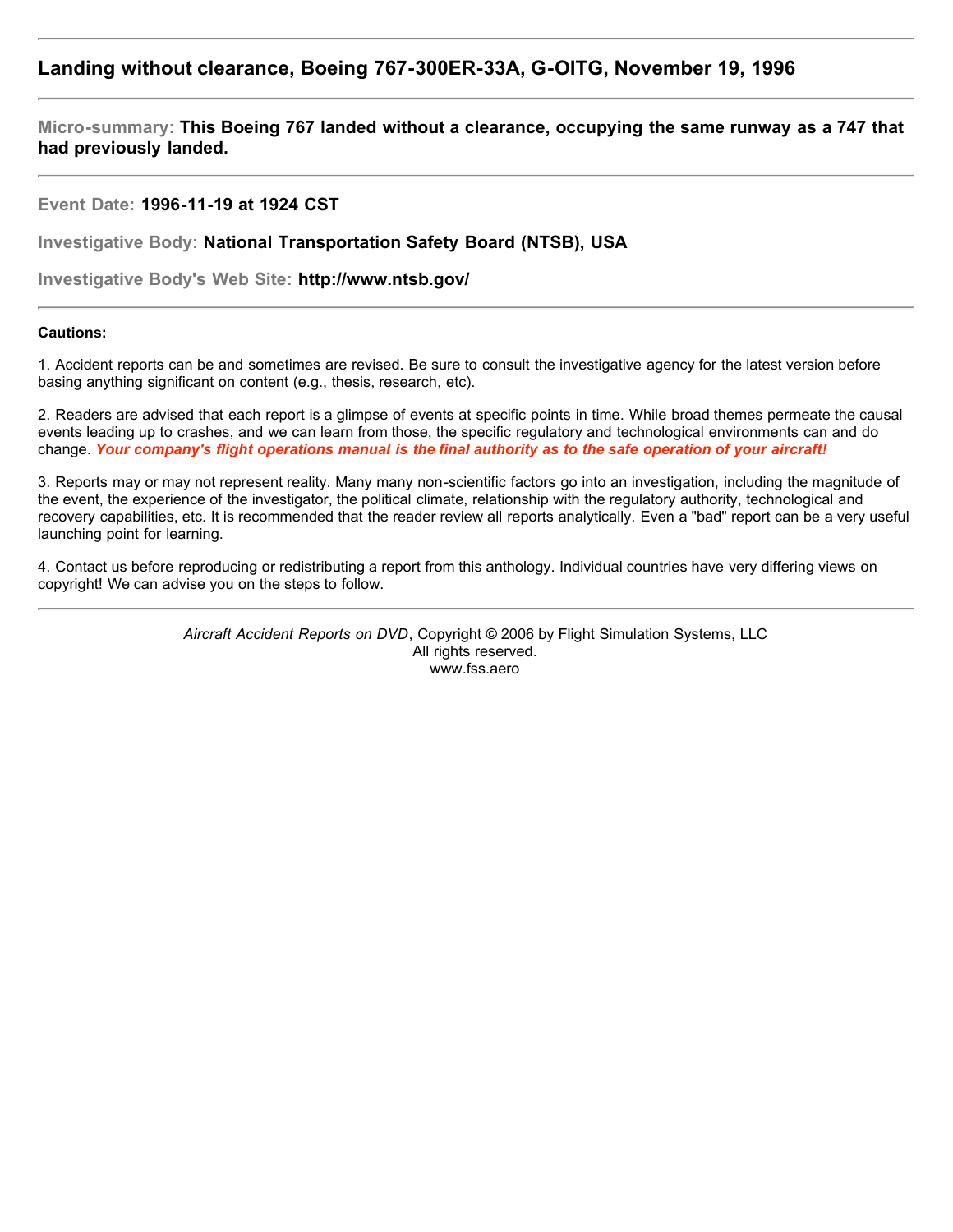| <b>National Transportation Safety Board</b>                                                                                                                                                                                                                                                                                                                                                                                                                                                                                                                                                                                                                                                                                                                                                                                                                                                                                                                                                                                                                                                                     |                                                                  |                               | NTSB ID: CHI97IA033         |                                  | Aircraft Registration Number: GOITG |  |                  |  |  |
|-----------------------------------------------------------------------------------------------------------------------------------------------------------------------------------------------------------------------------------------------------------------------------------------------------------------------------------------------------------------------------------------------------------------------------------------------------------------------------------------------------------------------------------------------------------------------------------------------------------------------------------------------------------------------------------------------------------------------------------------------------------------------------------------------------------------------------------------------------------------------------------------------------------------------------------------------------------------------------------------------------------------------------------------------------------------------------------------------------------------|------------------------------------------------------------------|-------------------------------|-----------------------------|----------------------------------|-------------------------------------|--|------------------|--|--|
| <b>FACTUAL REPORT</b>                                                                                                                                                                                                                                                                                                                                                                                                                                                                                                                                                                                                                                                                                                                                                                                                                                                                                                                                                                                                                                                                                           |                                                                  |                               | Occurrence Date: 11/19/1996 |                                  | Most Critical Injury: None          |  |                  |  |  |
| <b>ÁVIATIQÑ</b>                                                                                                                                                                                                                                                                                                                                                                                                                                                                                                                                                                                                                                                                                                                                                                                                                                                                                                                                                                                                                                                                                                 |                                                                  |                               | Occurrence Type: Incident   |                                  | Investigated By: NTSB               |  |                  |  |  |
| Location/Time                                                                                                                                                                                                                                                                                                                                                                                                                                                                                                                                                                                                                                                                                                                                                                                                                                                                                                                                                                                                                                                                                                   |                                                                  |                               |                             |                                  |                                     |  |                  |  |  |
| <b>Nearest City/Place</b>                                                                                                                                                                                                                                                                                                                                                                                                                                                                                                                                                                                                                                                                                                                                                                                                                                                                                                                                                                                                                                                                                       | State                                                            | <b>Local Time</b><br>Zip Code |                             |                                  | Time Zone                           |  |                  |  |  |
| <b>CHICAGO</b>                                                                                                                                                                                                                                                                                                                                                                                                                                                                                                                                                                                                                                                                                                                                                                                                                                                                                                                                                                                                                                                                                                  | IL                                                               |                               | 60666                       | 1924                             | <b>CST</b>                          |  |                  |  |  |
| Airport Proximity: On Airport                                                                                                                                                                                                                                                                                                                                                                                                                                                                                                                                                                                                                                                                                                                                                                                                                                                                                                                                                                                                                                                                                   | Distance From Landing Facility: 1<br>Direction From Airport: 270 |                               |                             |                                  |                                     |  |                  |  |  |
| <b>Aircraft Information Summary</b>                                                                                                                                                                                                                                                                                                                                                                                                                                                                                                                                                                                                                                                                                                                                                                                                                                                                                                                                                                                                                                                                             |                                                                  |                               |                             |                                  |                                     |  |                  |  |  |
| Aircraft Manufacturer                                                                                                                                                                                                                                                                                                                                                                                                                                                                                                                                                                                                                                                                                                                                                                                                                                                                                                                                                                                                                                                                                           |                                                                  |                               | Model/Series                |                                  |                                     |  | Type of Aircraft |  |  |
| Boeing                                                                                                                                                                                                                                                                                                                                                                                                                                                                                                                                                                                                                                                                                                                                                                                                                                                                                                                                                                                                                                                                                                          |                                                                  |                               | 767-300ER-33A               |                                  |                                     |  | Airplane         |  |  |
| Sightseeing Flight: No                                                                                                                                                                                                                                                                                                                                                                                                                                                                                                                                                                                                                                                                                                                                                                                                                                                                                                                                                                                                                                                                                          |                                                                  |                               |                             | Air Medical Transport Flight: No |                                     |  |                  |  |  |
| Narrative                                                                                                                                                                                                                                                                                                                                                                                                                                                                                                                                                                                                                                                                                                                                                                                                                                                                                                                                                                                                                                                                                                       |                                                                  |                               |                             |                                  |                                     |  |                  |  |  |
| Brief narrative statement of facts, conditions and circumstances pertinent to the accident/incident:<br>HISTORY OF FLIGHT                                                                                                                                                                                                                                                                                                                                                                                                                                                                                                                                                                                                                                                                                                                                                                                                                                                                                                                                                                                       |                                                                  |                               |                             |                                  |                                     |  |                  |  |  |
| was on landing rollout. Visual meteorological conditions prevailed at the time of the incident.<br>The flight was being conducted as regular scheduled foreign international air carrier service under<br>14 CFR Part 129. An IFR flight plan was on file. There were no reported injuries to the 11 crew<br>and 129 passengers who deplaned normally at the gate. The flight originated at Rome, Italy, at<br>0900 cst.<br>The captain, a British national, stated that he was flying the approach into O'Hare International<br>Airport, and that radio communications were being handled by the first officer, an Italian                                                                                                                                                                                                                                                                                                                                                                                                                                                                                     |                                                                  |                               |                             |                                  |                                     |  |                  |  |  |
| The captain said that a supervisory first officer was also on board and was monitoring<br>national.<br>While on downwind leg for the localizer approach to runway 09R, the captain<br>communications.<br>received a frequency change to Chicago Approach Control. The crew was advised that their landing<br>runway would be 09R and that speed control was in effect. The captain said that the frequency was<br>extremely busy.<br>The captain received instructions to turn onto base leg and then was advised to<br>intercept the localizer. The instruction was late, causing the airplane to overshoot the localizer<br>course and to intercept the course from the other side. The first officer reported to Chicago<br>Approach Control that they were established on the localizer. The captain said that at that time,<br>he believed that they were on tower frequency. The captain said, at no time during the approach<br>did they receive another frequency change. The first officer informed the captain that pre-landing<br>checks were completed and stated, "landing clearance yet to come." |                                                                  |                               |                             |                                  |                                     |  |                  |  |  |
| The local controller at O'Hare ATCT controlling arrivals on runway 09R made a radio transmission to<br>Alitalia flight 638 at 1920:34 est, "Alitalia 638 heavy are you with me, sir?" The local<br>controller repeated the transmission at 1920:46 est. At 1920:54, the local controller made the<br>radio transmission, "Alitalia 638 heavy, are you with me, sir, execute a missed approach."                                                                                                                                                                                                                                                                                                                                                                                                                                                                                                                                                                                                                                                                                                                 |                                                                  |                               |                             |                                  |                                     |  |                  |  |  |
| On short final for the approach, the captain told the first officer to make a call advising what he<br>thought was O'Hare ATCT that they were on short final. At 1920:55, the first officer transmitted<br>over Chicago approach control frequency, "Alitalia 638, short final." The east arrival controller<br>at Chicago Terminal Radar Air Traffic Control (TRACON) transmitted, "short final, go over to tower<br>one two one seven five." The east arrival controller transmitted the frequency change two more<br>times.                                                                                                                                                                                                                                                                                                                                                                                                                                                                                                                                                                                  |                                                                  |                               |                             |                                  |                                     |  |                  |  |  |
| The captain said that the first officer was "unable to break in as the periods between<br>transmissions was practically nil." The captain made two attempts to advise the controlling agency                                                                                                                                                                                                                                                                                                                                                                                                                                                                                                                                                                                                                                                                                                                                                                                                                                                                                                                    |                                                                  |                               |                             |                                  |                                     |  |                  |  |  |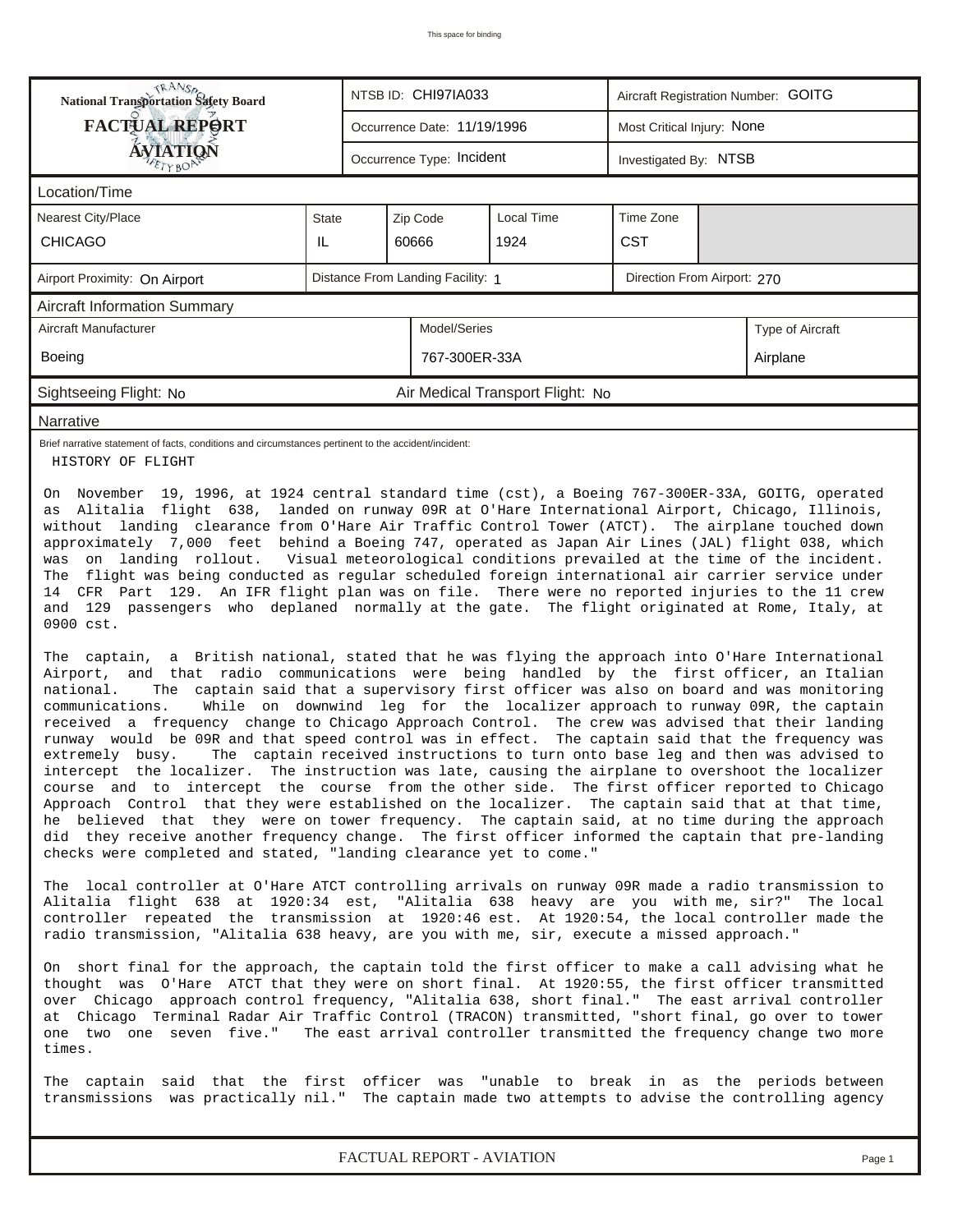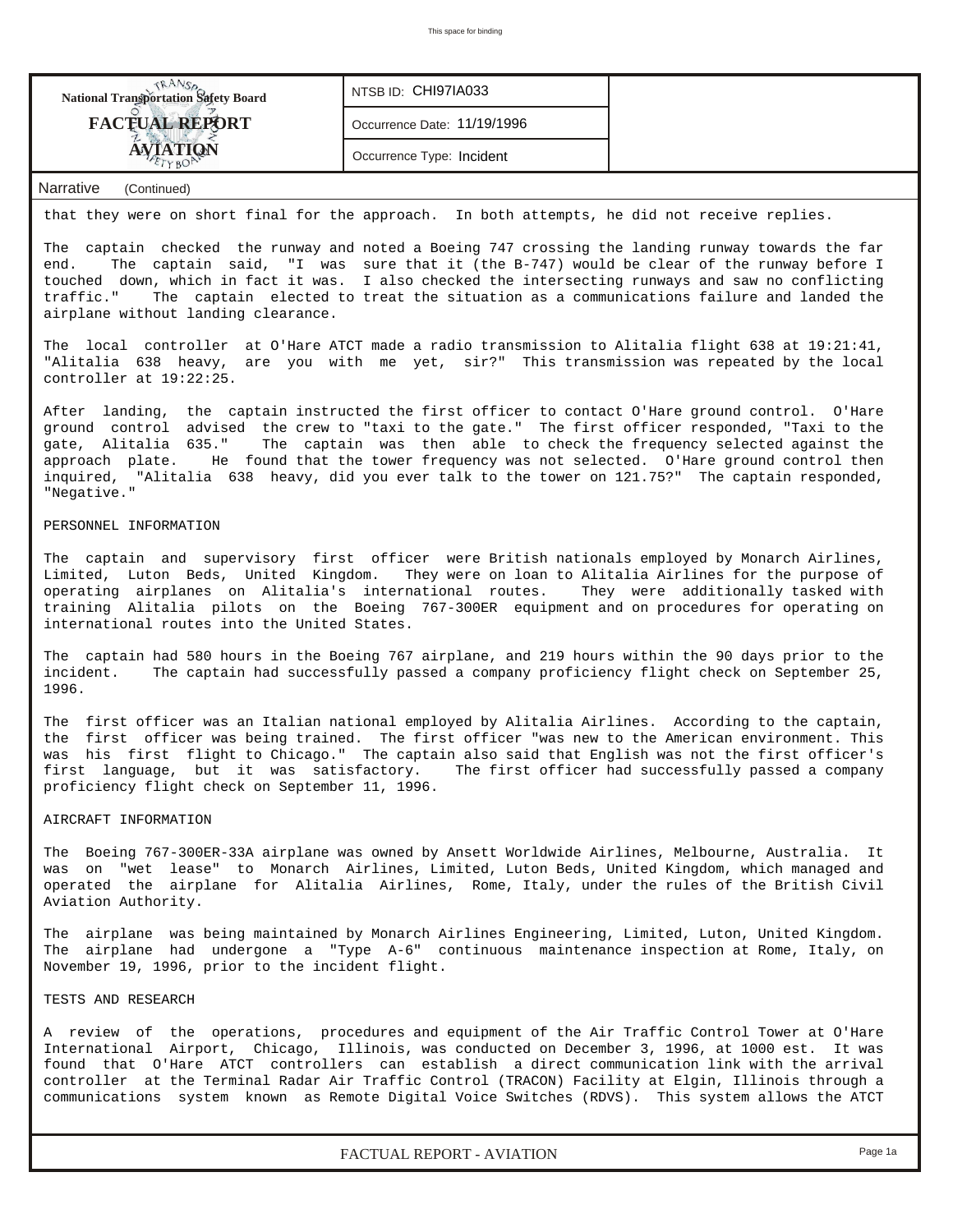| <b>NANSA</b><br>National Transportation Safety Board                                                                                                                                                                                                                                                                                                                                                                                                                                                                                                                                                                                                                                                                                                                                                                                                                                                                                                              | NTSB ID: CHI97IA033                                                    |                                                                                            |  |  |  |  |  |  |  |  |
|-------------------------------------------------------------------------------------------------------------------------------------------------------------------------------------------------------------------------------------------------------------------------------------------------------------------------------------------------------------------------------------------------------------------------------------------------------------------------------------------------------------------------------------------------------------------------------------------------------------------------------------------------------------------------------------------------------------------------------------------------------------------------------------------------------------------------------------------------------------------------------------------------------------------------------------------------------------------|------------------------------------------------------------------------|--------------------------------------------------------------------------------------------|--|--|--|--|--|--|--|--|
| <b>FACTUAL REPORT</b>                                                                                                                                                                                                                                                                                                                                                                                                                                                                                                                                                                                                                                                                                                                                                                                                                                                                                                                                             | Occurrence Date: 11/19/1996                                            |                                                                                            |  |  |  |  |  |  |  |  |
| <b>AVIATION</b><br>TYBO                                                                                                                                                                                                                                                                                                                                                                                                                                                                                                                                                                                                                                                                                                                                                                                                                                                                                                                                           | Occurrence Type: Incident                                              |                                                                                            |  |  |  |  |  |  |  |  |
| <b>Narrative</b><br>(Continued)                                                                                                                                                                                                                                                                                                                                                                                                                                                                                                                                                                                                                                                                                                                                                                                                                                                                                                                                   |                                                                        |                                                                                            |  |  |  |  |  |  |  |  |
| local controller by depressing and holding a button on the RDVS panel, to communicate directly with<br>the TRACON arrival controller through both controller's headsets. The ATCT local controller on<br>duty at the time of the incident did not exercise this option in attempting to communicate with<br>Alitalia flight 638. The Air Traffic Control Tower is also equipped with several laser-sight light<br>which are used to send visual signals to airplanes on the ground or in flight. The ATCT<br>quns,<br>local controller on duty at the time of the incident did not attempt to use one of the light guns<br>to send a visual signal to Alitalia flight 638.                                                                                                                                                                                                                                                                                        |                                                                        |                                                                                            |  |  |  |  |  |  |  |  |
| A review of the operations, procedures and equipment of the Terminal Radar Air Traffic Control<br>facility, Elgin, Illinois, was conducted on December 10, 1996, at 0900 est. It was found that<br>controller's procedures for issuing instructions and clearances to foreign air carriers differed<br>from their procedures used to issue instructions and clearances to U.S. air carriers. Local<br>controllers would give multiple instructions and clearances to U. S. air carrier pilots in order to<br>minimize the number of radio calls to the airplanes; hence, managing the large volume of airplanes<br>coming into the class "B" airspace around O'Hare International Airport. With the foreign air<br>carriers, local controllers, considering possible comprehension delays due to language differences,<br>would issue single-event instructions. This required area controllers to make more radio calls to<br>each foreign air carrier airplane. |                                                                        |                                                                                            |  |  |  |  |  |  |  |  |
| FAA Order 7110.65, "Air Traffic Control," paragraph 2-1-15, "Control Transfer," stated:                                                                                                                                                                                                                                                                                                                                                                                                                                                                                                                                                                                                                                                                                                                                                                                                                                                                           |                                                                        |                                                                                            |  |  |  |  |  |  |  |  |
| Transfer control of an aircraft in accordance with the following conditions:<br>а.                                                                                                                                                                                                                                                                                                                                                                                                                                                                                                                                                                                                                                                                                                                                                                                                                                                                                |                                                                        |                                                                                            |  |  |  |  |  |  |  |  |
|                                                                                                                                                                                                                                                                                                                                                                                                                                                                                                                                                                                                                                                                                                                                                                                                                                                                                                                                                                   | 1. At a prescribed or coordinated location, time, fix or altitude; or, |                                                                                            |  |  |  |  |  |  |  |  |
| 2. At the time a radar handoff and frequency change to the receiving controller have been<br>completed, when authorized by facility directives or Letter of Agreement which specifies the type<br>and extent of control that is transferred.                                                                                                                                                                                                                                                                                                                                                                                                                                                                                                                                                                                                                                                                                                                      |                                                                        |                                                                                            |  |  |  |  |  |  |  |  |
| stated:                                                                                                                                                                                                                                                                                                                                                                                                                                                                                                                                                                                                                                                                                                                                                                                                                                                                                                                                                           |                                                                        | A facility directive entitled ORD 7110.65A, paragraph 4-2, "General Arrival Procedures,"   |  |  |  |  |  |  |  |  |
| а.<br>frequency no later than the Outer Marker of the ILS final approach course or the Final Approach Fix<br>(FAF) on a non-precision approach.                                                                                                                                                                                                                                                                                                                                                                                                                                                                                                                                                                                                                                                                                                                                                                                                                   |                                                                        | Unless coordinated, arrival aircraft shall be transferred to the appropriate Local Control |  |  |  |  |  |  |  |  |
| The east arrival controller on duty at the time of the incident did not issue the instruction to<br>Alitalia flight 638 to switch over from his radio frequency to O'Hare ATCT's radio frequency.                                                                                                                                                                                                                                                                                                                                                                                                                                                                                                                                                                                                                                                                                                                                                                 |                                                                        |                                                                                            |  |  |  |  |  |  |  |  |
| ADDITIONAL INFORMATION                                                                                                                                                                                                                                                                                                                                                                                                                                                                                                                                                                                                                                                                                                                                                                                                                                                                                                                                            |                                                                        |                                                                                            |  |  |  |  |  |  |  |  |
| Parties to the investigation were the Federal Aviation Administration Flight Standards District<br>Office, Schiller Park, Illinois, the National Air Traffic Controllers Association, Naperville,<br>Illinois, and Alitalia Airlines, Rome, Italy.                                                                                                                                                                                                                                                                                                                                                                                                                                                                                                                                                                                                                                                                                                                |                                                                        |                                                                                            |  |  |  |  |  |  |  |  |
|                                                                                                                                                                                                                                                                                                                                                                                                                                                                                                                                                                                                                                                                                                                                                                                                                                                                                                                                                                   |                                                                        |                                                                                            |  |  |  |  |  |  |  |  |
|                                                                                                                                                                                                                                                                                                                                                                                                                                                                                                                                                                                                                                                                                                                                                                                                                                                                                                                                                                   |                                                                        |                                                                                            |  |  |  |  |  |  |  |  |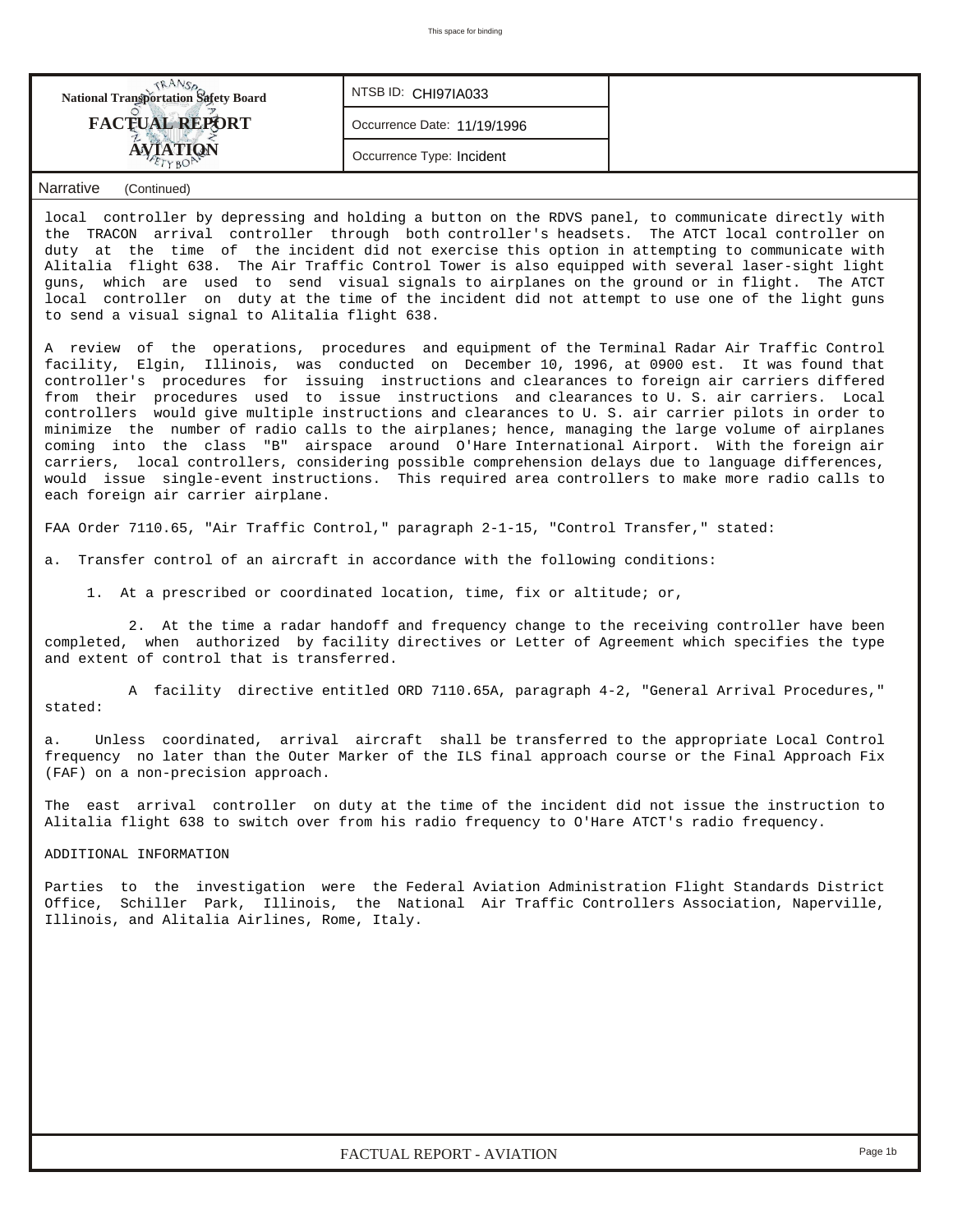| <b>National Transportation Safety Board</b>                                  |                      | NTSB ID: CHI97IA033                                                     |                                                       |                             |  |                                      |                    |          |                           |            |  |
|------------------------------------------------------------------------------|----------------------|-------------------------------------------------------------------------|-------------------------------------------------------|-----------------------------|--|--------------------------------------|--------------------|----------|---------------------------|------------|--|
| FACTUAL REPORT                                                               |                      | Occurrence Date: 11/19/1996                                             |                                                       |                             |  |                                      |                    |          |                           |            |  |
| <b>AVIATION</b>                                                              |                      |                                                                         | Occurrence Type: Incident                             |                             |  |                                      |                    |          |                           |            |  |
| Landing Facility/Approach Information                                        |                      |                                                                         |                                                       |                             |  |                                      |                    |          |                           |            |  |
| <b>Airport Name</b>                                                          |                      | Runway Used<br>Runway Length<br>Airport ID:<br><b>Airport Elevation</b> |                                                       |                             |  |                                      |                    |          | Runway Width              |            |  |
| <b>O'HARE INTL</b>                                                           | ORD                  | 667 Ft. MSL                                                             |                                                       | 9R                          |  | 10141                                | 150                |          |                           |            |  |
| Runway Surface Type: Asphalt                                                 |                      |                                                                         |                                                       |                             |  |                                      |                    |          |                           |            |  |
| Runway Surface Condition: Dry                                                |                      |                                                                         |                                                       |                             |  |                                      |                    |          |                           |            |  |
| Type Instrument Approach: ILS-localizer Only                                 |                      |                                                                         |                                                       |                             |  |                                      |                    |          |                           |            |  |
| VFR Approach/Landing: None                                                   |                      |                                                                         |                                                       |                             |  |                                      |                    |          |                           |            |  |
| Aircraft Information                                                         |                      |                                                                         |                                                       |                             |  |                                      |                    |          |                           |            |  |
| Aircraft Manufacturer<br>Boeing                                              |                      |                                                                         | Model/Series<br>767-300ER-33A                         |                             |  |                                      |                    | 27918    | Serial Number             |            |  |
| Airworthiness Certificate(s): Normal                                         |                      |                                                                         |                                                       |                             |  |                                      |                    |          |                           |            |  |
| Landing Gear Type: Retractable - Tricycle                                    |                      |                                                                         |                                                       |                             |  |                                      |                    |          |                           |            |  |
| Homebuilt Aircraft? No                                                       | Number of Seats: 211 |                                                                         | Certified Max Gross Wt.                               |                             |  | 300000 LBS                           |                    |          | Number of Engines: 2      |            |  |
| Engine Type:<br>Turbo Fan                                                    |                      | <b>GE</b>                                                               | Engine Manufacturer:<br>Model/Series:<br>CF6-80C2-B6F |                             |  |                                      |                    |          | Rated Power:<br>62000 LBS |            |  |
| - Aircraft Inspection Information                                            |                      |                                                                         |                                                       |                             |  |                                      |                    |          |                           |            |  |
| Type of Last Inspection                                                      |                      |                                                                         | Date of Last Inspection<br>Time Since Last Inspection |                             |  |                                      |                    |          | Airframe Total Time       |            |  |
| <b>Continuous Airworthiness</b>                                              |                      |                                                                         | 9 Hours<br>11/1996                                    |                             |  |                                      |                    |          |                           | 3526 Hours |  |
| - Emergency Locator Transmitter (ELT) Information                            |                      |                                                                         |                                                       |                             |  |                                      |                    |          |                           |            |  |
| ELT Installed? Yes                                                           | ELT Operated? No     |                                                                         |                                                       |                             |  | ELT Aided in Locating Accident Site? |                    |          |                           |            |  |
| Owner/Operator Information                                                   |                      |                                                                         |                                                       |                             |  |                                      |                    |          |                           |            |  |
| <b>Registered Aircraft Owner</b>                                             |                      |                                                                         | <b>Street Address</b>                                 | <b>TULLAMARINE AIRPORT</b>  |  |                                      |                    |          |                           |            |  |
| ANSETT WORLDWIDE AIRLINES                                                    |                      | City                                                                    | State<br><b>MELBOURNE</b>                             |                             |  |                                      |                    |          |                           | Zip Code   |  |
|                                                                              |                      |                                                                         | <b>Street Address</b>                                 |                             |  |                                      |                    |          | AU                        |            |  |
| <b>Operator of Aircraft</b>                                                  |                      |                                                                         |                                                       | <b>LONDON LUTON AIRPORT</b> |  |                                      |                    |          |                           |            |  |
| MONARCH AIRLINES LIMITED                                                     | City<br><b>LUTON</b> |                                                                         |                                                       |                             |  |                                      | <b>State</b><br>UK | Zip Code |                           |            |  |
| Operator Does Business As: ALITALIA AIRLINES                                 |                      |                                                                         |                                                       |                             |  | Operator Designator Code:            |                    |          |                           |            |  |
| - Type of U.S. Certificate(s) Held: None                                     |                      |                                                                         |                                                       |                             |  |                                      |                    |          |                           |            |  |
| Air Carrier Operating Certificate(s):                                        |                      |                                                                         |                                                       |                             |  |                                      |                    |          |                           |            |  |
| Operating Certificate:<br>Operator Certificate:                              |                      |                                                                         |                                                       |                             |  |                                      |                    |          |                           |            |  |
| Regulation Flight Conducted Under: Part 129: Foreign                         |                      |                                                                         |                                                       |                             |  |                                      |                    |          |                           |            |  |
| Type of Flight Operation Conducted: Scheduled; International; Passenger Only |                      |                                                                         |                                                       |                             |  |                                      |                    |          |                           |            |  |
| FACTUAL REPORT - AVIATION<br>Page 2                                          |                      |                                                                         |                                                       |                             |  |                                      |                    |          |                           |            |  |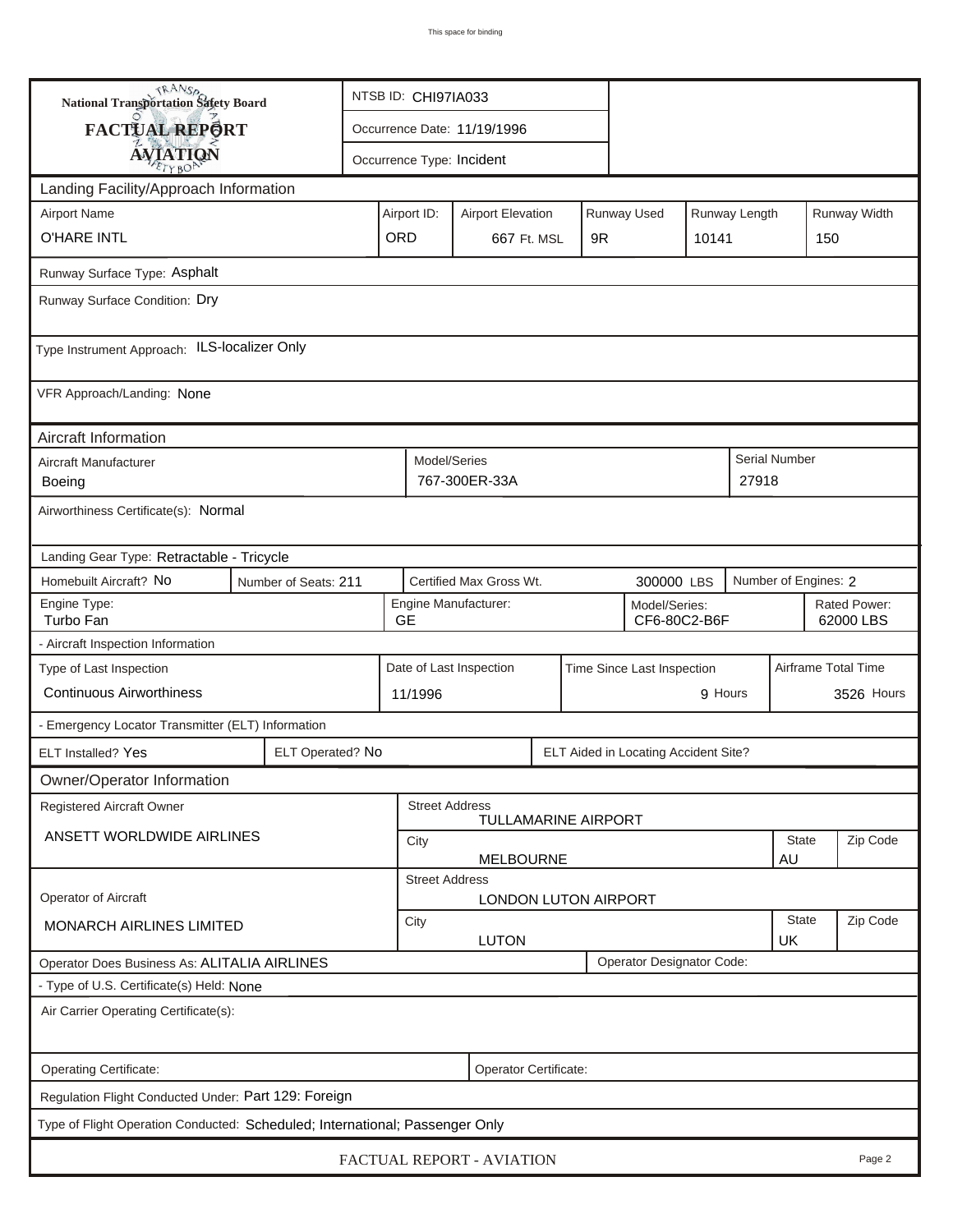| <b>National Transportation Safety Board</b><br>NTSB ID: CHI97IA033                                   |                                                             |         |                        |                                                      |                           |      |              |                    |                                        |           |              |            |                                    |                     |
|------------------------------------------------------------------------------------------------------|-------------------------------------------------------------|---------|------------------------|------------------------------------------------------|---------------------------|------|--------------|--------------------|----------------------------------------|-----------|--------------|------------|------------------------------------|---------------------|
|                                                                                                      | FACTUAL REPORT                                              |         |                        | Occurrence Date: 11/19/1996                          |                           |      |              |                    |                                        |           |              |            |                                    |                     |
|                                                                                                      | <b>AVIATION</b>                                             |         |                        |                                                      | Occurrence Type: Incident |      |              |                    |                                        |           |              |            |                                    |                     |
| <b>First Pilot Information</b>                                                                       |                                                             |         |                        |                                                      |                           |      |              |                    |                                        |           |              |            |                                    |                     |
| Name                                                                                                 |                                                             |         |                        |                                                      |                           | City |              |                    |                                        |           | <b>State</b> |            | Date of Birth                      | Age                 |
| On File                                                                                              |                                                             |         |                        |                                                      |                           |      |              |                    |                                        |           | On File      |            |                                    |                     |
|                                                                                                      |                                                             |         |                        |                                                      | On File<br>On File<br>55  |      |              |                    |                                        |           |              |            |                                    |                     |
| Sex: M<br>Seat Occupied: Left<br>Principal Profession: Civilian Pilot<br>Certificate Number: On File |                                                             |         |                        |                                                      |                           |      |              |                    |                                        |           |              |            |                                    |                     |
| Airline Transport; Foreign<br>Certificate(s):                                                        |                                                             |         |                        |                                                      |                           |      |              |                    |                                        |           |              |            |                                    |                     |
| Airplane Rating(s):<br>Multi-engine Land                                                             |                                                             |         |                        |                                                      |                           |      |              |                    |                                        |           |              |            |                                    |                     |
| Rotorcraft/Glider/LTA: None                                                                          |                                                             |         |                        |                                                      |                           |      |              |                    |                                        |           |              |            |                                    |                     |
|                                                                                                      | Instrument Rating(s): Airplane                              |         |                        |                                                      |                           |      |              |                    |                                        |           |              |            |                                    |                     |
|                                                                                                      |                                                             |         |                        |                                                      |                           |      |              |                    |                                        |           |              |            |                                    |                     |
| None<br>Instructor Rating(s):                                                                        |                                                             |         |                        |                                                      |                           |      |              |                    |                                        |           |              |            |                                    |                     |
|                                                                                                      | Type Rating/Endorsement for Accident/Incident Aircraft? Yes |         |                        |                                                      |                           |      |              |                    | <b>Current Biennial Flight Review?</b> |           |              |            |                                    |                     |
|                                                                                                      | Medical Cert.: Class 1                                      |         |                        | Medical Cert. Status: Valid Medical--no waivers/lim. |                           |      |              |                    |                                        |           |              |            | Date of Last Medical Exam: 09/1996 |                     |
|                                                                                                      |                                                             |         |                        |                                                      |                           |      |              |                    |                                        |           |              |            |                                    |                     |
| - Flight Time Matrix                                                                                 |                                                             | All A/C | This Make<br>and Model | Airplane<br>Single Engine                            | Airplane<br>Mult-Engine   |      | Night        | Actual             | Instrument                             | Simulated |              | Rotorcraft | Glider                             | Lighter<br>Than Air |
| <b>Total Time</b>                                                                                    |                                                             |         | 580                    |                                                      |                           |      |              |                    |                                        |           |              |            |                                    |                     |
|                                                                                                      | Pilot In Command(PIC)                                       |         |                        |                                                      |                           |      |              |                    |                                        |           |              |            |                                    |                     |
| Instructor                                                                                           |                                                             |         |                        |                                                      |                           |      |              |                    |                                        |           |              |            |                                    |                     |
| Last 90 Days                                                                                         |                                                             | 219     | 219                    |                                                      | 219                       |      |              |                    |                                        |           |              |            |                                    |                     |
| Last 30 Days                                                                                         |                                                             |         |                        |                                                      |                           |      |              |                    |                                        |           |              |            |                                    |                     |
| Last 24 Hours                                                                                        |                                                             | 10      | 10                     |                                                      | 10                        |      |              |                    |                                        |           |              |            |                                    |                     |
| Seatbelt Used? Yes                                                                                   |                                                             |         |                        | Shoulder Harness Used? Yes                           |                           |      |              |                    | Toxicology Performed? No               |           |              |            | Second Pilot? Yes                  |                     |
|                                                                                                      |                                                             |         |                        |                                                      |                           |      |              |                    |                                        |           |              |            |                                    |                     |
|                                                                                                      | Flight Plan/Itinerary                                       |         |                        |                                                      |                           |      |              |                    |                                        |           |              |            |                                    |                     |
|                                                                                                      | Type of Flight Plan Filed: IFR                              |         |                        |                                                      |                           |      |              |                    |                                        |           |              |            |                                    |                     |
| Departure Point                                                                                      |                                                             |         |                        |                                                      |                           |      | <b>State</b> |                    | Airport Identifier                     |           |              |            | Departure Time                     | Time Zone           |
| <b>IRF</b><br>0900<br><b>ROME</b><br>IT                                                              |                                                             |         |                        |                                                      |                           |      |              |                    | <b>CST</b>                             |           |              |            |                                    |                     |
| Destination                                                                                          |                                                             |         |                        |                                                      |                           |      | <b>State</b> | Airport Identifier |                                        |           |              |            |                                    |                     |
| Same as Accident/Incident Location                                                                   |                                                             |         |                        |                                                      |                           |      |              |                    | ORD                                    |           |              |            |                                    |                     |
| Type of Clearance: IFR                                                                               |                                                             |         |                        |                                                      |                           |      |              |                    |                                        |           |              |            |                                    |                     |
| Type of Airspace: Class B                                                                            |                                                             |         |                        |                                                      |                           |      |              |                    |                                        |           |              |            |                                    |                     |
| Weather Information                                                                                  |                                                             |         |                        |                                                      |                           |      |              |                    |                                        |           |              |            |                                    |                     |
| Source of Briefing:<br>Company                                                                       |                                                             |         |                        |                                                      |                           |      |              |                    |                                        |           |              |            |                                    |                     |
| Method of Briefing:                                                                                  |                                                             |         |                        |                                                      |                           |      |              |                    |                                        |           |              |            |                                    |                     |
|                                                                                                      |                                                             |         |                        |                                                      |                           |      |              |                    |                                        |           |              |            |                                    |                     |
|                                                                                                      |                                                             |         |                        |                                                      | FACTUAL REPORT - AVIATION |      |              |                    |                                        |           |              |            |                                    | Page 3              |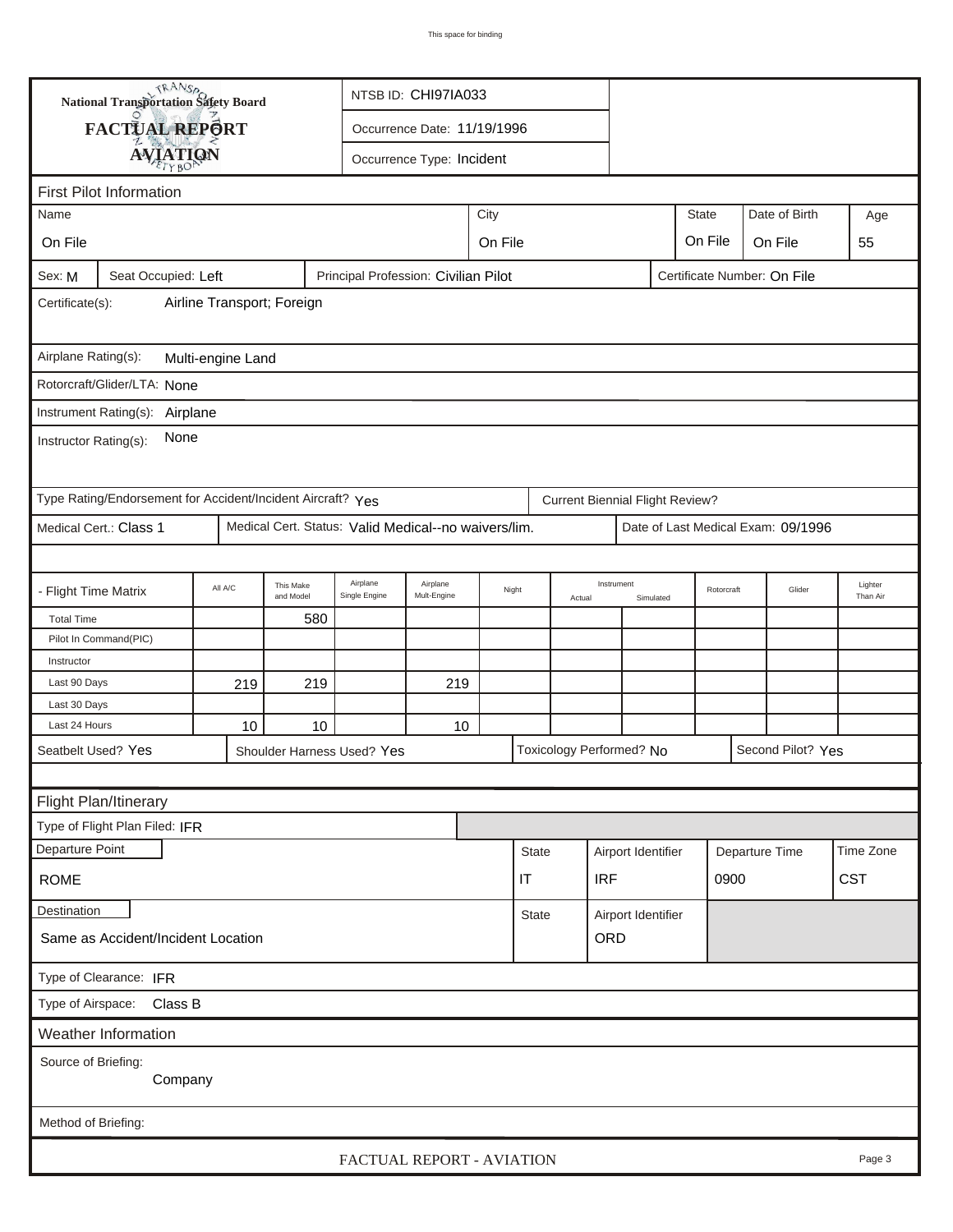|                        | <b>National Transportation Safety Board</b>  |                  |                | NTSB ID: CHI97IA033         |           |                           |                                     |    |                                                       |                                 |                                  |  |        |  |
|------------------------|----------------------------------------------|------------------|----------------|-----------------------------|-----------|---------------------------|-------------------------------------|----|-------------------------------------------------------|---------------------------------|----------------------------------|--|--------|--|
|                        | <b>FACTUAL REPORT</b>                        |                  |                | Occurrence Date: 11/19/1996 |           |                           |                                     |    |                                                       |                                 |                                  |  |        |  |
|                        | <b>AVIATION</b>                              |                  |                | Occurrence Type: Incident   |           |                           |                                     |    |                                                       |                                 |                                  |  |        |  |
|                        | Weather Information                          |                  |                |                             |           |                           |                                     |    |                                                       |                                 |                                  |  |        |  |
| WOF ID                 | <b>Observation Time</b>                      | Time Zone        |                | <b>WOF Elevation</b>        |           |                           | WOF Distance From Accident Site     |    | Direction From Accident Site                          |                                 |                                  |  |        |  |
| ORD                    | 1856                                         | <b>CST</b>       |                | 667 Ft. MSL                 |           |                           |                                     |    | 270 Deg. Mag.<br><b>1 NM</b>                          |                                 |                                  |  |        |  |
|                        | Sky/Lowest Cloud Condition: Unknown          |                  |                |                             |           |                           | 0 Ft. AGL                           |    |                                                       |                                 | Condition of Light: Night/Bright |  |        |  |
|                        | Lowest Ceiling: Overcast                     |                  |                | 9000 Ft. AGL                |           | Visibility:               |                                     | 10 | <b>SM</b>                                             | 30.00<br>"Hg<br>Altimeter:      |                                  |  |        |  |
| Temperature:           | -18 $\degree$ C                              | Dew Point:       |                | $-18$ °C                    |           | Wind Direction:           |                                     |    |                                                       | Density Altitude:<br>Ft.<br>750 |                                  |  |        |  |
| Wind Speed: 7          |                                              | Gusts:           |                |                             |           |                           |                                     |    | Weather Condtions at Accident Site: Visual Conditions |                                 |                                  |  |        |  |
| Visibility (RVR):      | 0<br>Ft.                                     | Visibility (RVV) |                | 0                           | <b>SM</b> |                           | Intensity of Precipitation: Unknown |    |                                                       |                                 |                                  |  |        |  |
|                        | Restrictions to Visibility: None             |                  |                |                             |           |                           |                                     |    |                                                       |                                 |                                  |  |        |  |
|                        |                                              |                  |                |                             |           |                           |                                     |    |                                                       |                                 |                                  |  |        |  |
| Type of Precipitation: | None                                         |                  |                |                             |           |                           |                                     |    |                                                       |                                 |                                  |  |        |  |
|                        |                                              |                  |                |                             |           |                           |                                     |    |                                                       |                                 |                                  |  |        |  |
|                        | Accident Information                         |                  |                |                             |           |                           |                                     |    |                                                       |                                 |                                  |  |        |  |
|                        | Aircraft Damage: None                        |                  |                | Aircraft Fire: None         |           |                           |                                     |    | Aircraft Explosion None                               |                                 |                                  |  |        |  |
|                        | Classification: Foreign Registered/U.S. Soil |                  |                |                             |           |                           |                                     |    |                                                       |                                 |                                  |  |        |  |
|                        | - Injury Summary Matrix                      | Fatal            | Serious        | Minor                       |           | None                      | <b>TOTAL</b>                        |    |                                                       |                                 |                                  |  |        |  |
| <b>First Pilot</b>     |                                              |                  |                |                             |           | 1                         |                                     |    |                                                       |                                 |                                  |  |        |  |
| Second Pilot           |                                              |                  |                |                             |           | 1                         |                                     |    |                                                       |                                 |                                  |  |        |  |
| <b>Student Pilot</b>   |                                              |                  |                |                             |           |                           |                                     |    |                                                       |                                 |                                  |  |        |  |
|                        | Flight Instructor                            |                  |                |                             |           |                           |                                     |    |                                                       |                                 |                                  |  |        |  |
| <b>Check Pilot</b>     |                                              |                  |                |                             |           |                           |                                     |    |                                                       |                                 |                                  |  |        |  |
|                        | <b>Flight Engineer</b>                       |                  |                |                             |           |                           |                                     |    |                                                       |                                 |                                  |  |        |  |
|                        | Cabin Attendants                             |                  |                |                             |           | 9                         | 9                                   |    |                                                       |                                 |                                  |  |        |  |
| Other Crew             |                                              |                  |                |                             |           |                           |                                     |    |                                                       |                                 |                                  |  |        |  |
| Passengers             |                                              |                  |                |                             |           | 129                       | 129                                 |    |                                                       |                                 |                                  |  |        |  |
| - TOTAL ABOARD -       |                                              |                  |                |                             |           | 140                       | 140                                 |    |                                                       |                                 |                                  |  |        |  |
| Other Ground           |                                              | 0                | $\overline{0}$ |                             | 0         |                           | 0                                   |    |                                                       |                                 |                                  |  |        |  |
|                        | - GRAND TOTAL -                              | $\mathbf 0$      | 0              |                             | 0         | 140                       | 140                                 |    |                                                       |                                 |                                  |  |        |  |
|                        |                                              |                  |                |                             |           |                           |                                     |    |                                                       |                                 |                                  |  |        |  |
|                        |                                              |                  |                |                             |           | FACTUAL REPORT - AVIATION |                                     |    |                                                       |                                 |                                  |  | Page 4 |  |